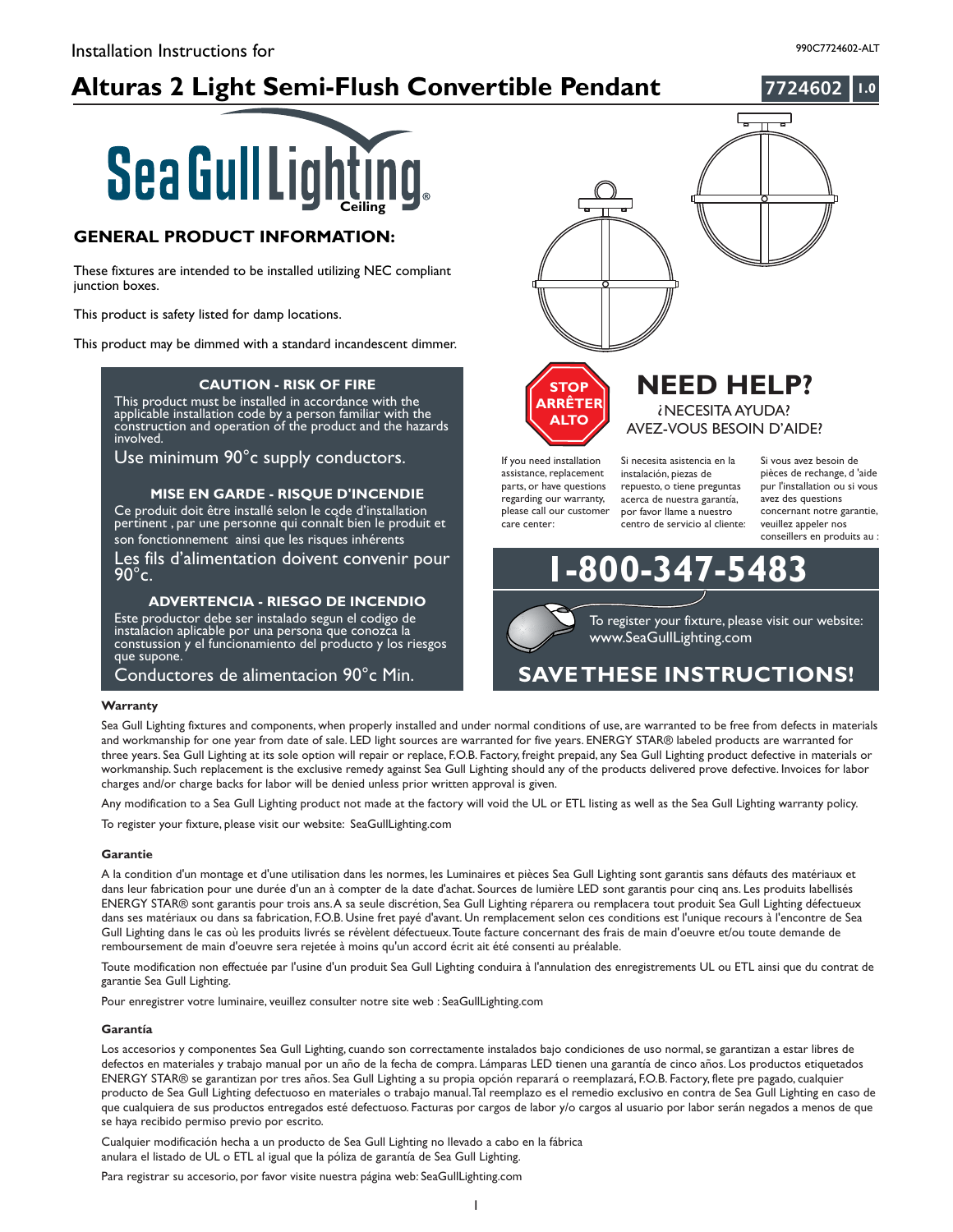### **Install the Fixture**



- **1** Place the shade inside the fixture arms and secure it in place with the rubber washer, flat washer, and thumb screw<br>(in that order).
- **2** Spread the fixture arms until they are equally spaced apart.
- **3** Screw the lamps into the sockets. Refer to the label on the socket for Max Wattage Information.
- **4** Align the holes on the ring with the holes on the fixture arms and secure the ring in place with the ring screws.
- **5 FOR SEMI-FLUSH MOUNT ONLY:** Unscrew and remove the fixture loop from the lower canopy, then remove the cap nuts.
- **6 FOR SEMI-FLUSH MOUNT ONLY:** Install the mounting plate with two mounting studs to the junction box. **SKIP TO**<br>**STEP 13**
- **7** If necessary, screw the shorter end of the threaded nipple tightly onto the mounting plate.
- **8** Temporarily unscrew and remove the collar nut from the screw collar, then screw the screw collar tightly onto the threaded nipple.
- **9** Secure the mounting plate to the junction box.
- **10** Feed the cord through the fixture loop and screw it onto the canopy. Determine the wanted height of the fixture and remove a portion of the chain by opening a link and removing it from the bottom.
- **11** Install the canopy and collar nut onto the chain (in that order), then install the open link onto the fixture loop and secure it in place by closing the link.
- **12** Weave the cord through the chain and canopy, then trim the cord leaving enough to make electrical connections.
- **13** Connect the fixture to a suitable ground in accordance to local electrical codes.
- **14** Connect the white fixture wire (square and/or rigid) to the neutral power line wire with a wire nut.
- Connect the black fixture wire (round and/or smooth) to the hot power line wire with a wire nut. **15**
- **FOR SEMI-FLUSH MOUNT ONLY:** Align, then place the canopy onto the mounting plate studs and secure it with two cap nuts. **16**
- Neatly place all the wires into the junction box, place the canopy onto the ceiling, and secure it in place by screwing the collar nut tightly onto the screw collar. **17**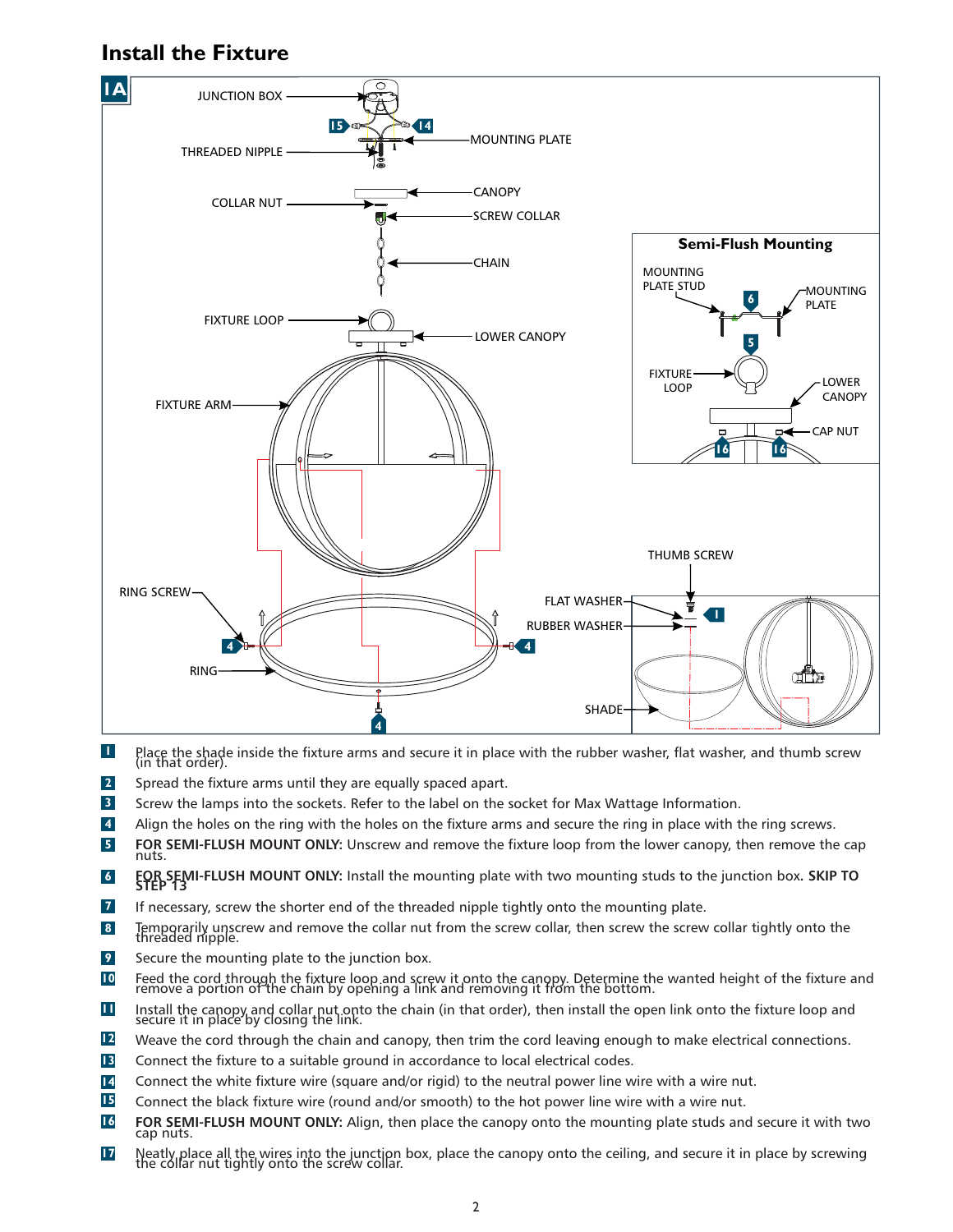### **Installer le Luminaire**



- **1** Placez l'abat-jour à l'intérieur des bras de luminaire et fixez-le en place avec la rondelle gomme, rondelle plat et la vis de pouce (dans cet ordre).
- **2** Écarter les bras de luminaire jusqu'à ce qu'ils soient aussi espacées.
- **3** Visser l'ampoules dans les douilles. Reportez-vous à l'étiquette sur le socket pour Max Puissance information.
- **4** Alignez les trous sur le anneau avec les trous sur les bras de luminaire et fixez l'anneau en place avec les vis de anneau.
- **5** SEMI-MONTAGE AFFLEURANT: Dévissez et retirez la boucle de luminaire de dais inférieur, puis retirez les écrous capuchon.
- **6** SEMI-MONTAGE AFFLEURANT: Installer la plaque de montage avec les deux goujons de montage de la boîte de jonction avec deux vis de montage. **Passez à l'étape 13**
- **7** Si nécessaire, visser la partie courte de la attache fileté fermement sur la plaque de montage.
- **8** Temporairement dévisser et retirer l'écrou de collier de vis de collier, puis vissez le vis de collier à fond sur le attache fileté.
- **9** Fixez la plaque de montage à la boîte de jonction.
- **10** Faites passer le cordon à travers la boucle de luminaire et visser sur la dais. Déterminer la hauteur désirée de le luminaire et supprimer une partie de la chaîne par l'ouverture d'une liaison et la retirer de la partie inférieure.
- **11** Installez le couvert et l'écrou de collier sur la chaîne (dans cet ordre), puis installez le lien ouvert sur la boucle de luminaire et fixer en place en fermant le lien.
- **12** Tisser le cordon à travers la chaîne et de la dais, puis couper le cordon laissant assez pour faire les connexions électriques.
- **13** Connectez le luminaire à un terrain approprié conformément aux codes électriques locaux.
- **14** Connectez le fil blanc de luminaire (carré et / ou rigide) au fil de la ligne d'alimentation neutre avec un écrou de fil.
- Connectez le fil noir de luminaire (ronde et / ou lisse) au fil de la ligne d'alimentation à chaud avec un écrou de fil. **15**
- SEMI-MONTAGE AFFLEURANT: Alignez, puis placez le dais sur les goujons de montage et le fixer avec les deux écrous capuchon. **16**
- Placer soigneusement tous les fils dans la boîte de jonction, placer la dais au plafond, et fixez-le en vissant l'écrou de collier serré sur le vis de collier. **17**